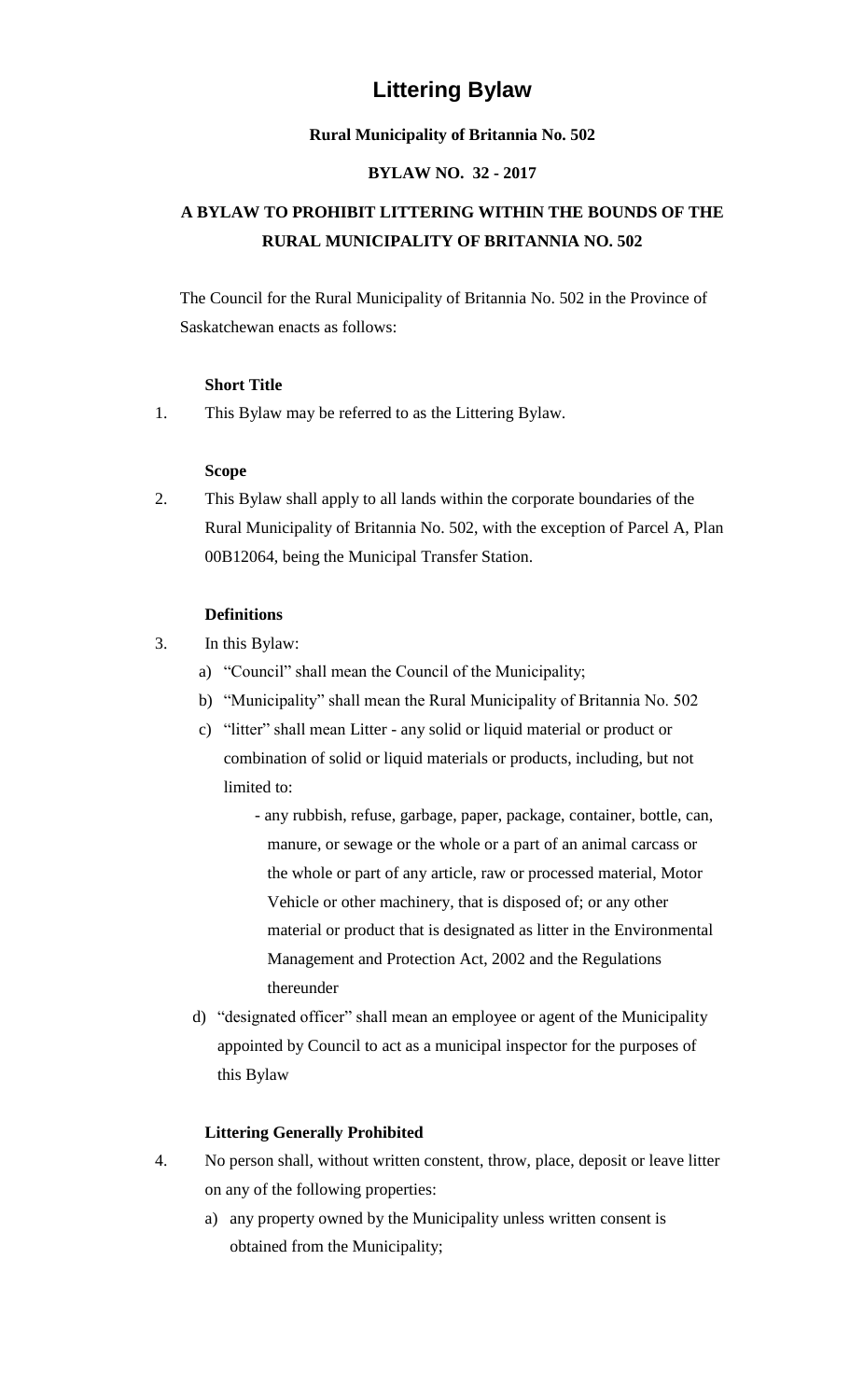#### **The Rural Municipality of Britannia No. 502 Bylaw No. 32-2017 Litter Bylaw**

- b) any property vested to Her Majesty the Queen in Right of Saskatchewan for the purpose of public use unless written consent is obtained from the municipality or the Ministry in charge; or
- c) any property owned or leased by another person unless written consent is obtained from the property owner.

## **Enforcement of Bylaw**

- 5. The administration and enforcement of this Bylaw is hereby delegated to the Administrator for the Rural Municipality of Britannia No. 502, the Mininstry of Environment, and the Royal Canadian Mounted Police;
- 6. The Administrator of Rural Municipality of Britannia No. 502 is hereby authorized to further delegate the administration and enforcement of this Bylaw to the Assistant Administrator of the Rural Municipality of Britannia No. 502

#### **Order to Remedy Contravention**

- 7. If a Designated Officer finds that a person is contravening this Bylaw, the Designated Officer may, by written order, require the owner or occupant of the property to which the contravention relates to remedy the contravention.
- 8. Orders given under this Bylaw shall comply with Section 364 of *The Municipalities Act*.
- 9. Orders given under Bylaw shall be served in accordance with Section 390(1)(a), (b) or (c) of *The Municipalities Act*.

#### **Appeal of Order to Remedy**

10. A person may appeal an order made pursuant to Section 7 in accordance with Section 365 of *The Municipalities Act*.

#### **Municipality Remedying Contraventions**

- 11. The Municipality may, in accordance with Section 366 of *The Municipalities Act*, take whatever actions or measures are necessary to remedy a contravention of this Bylaw.
- 12. In an emergency, the Municipality may take whatever actions or measures are necessary to eliminate the emergency in accordance with the provisions of Section 367 of *The Municipalities Act*.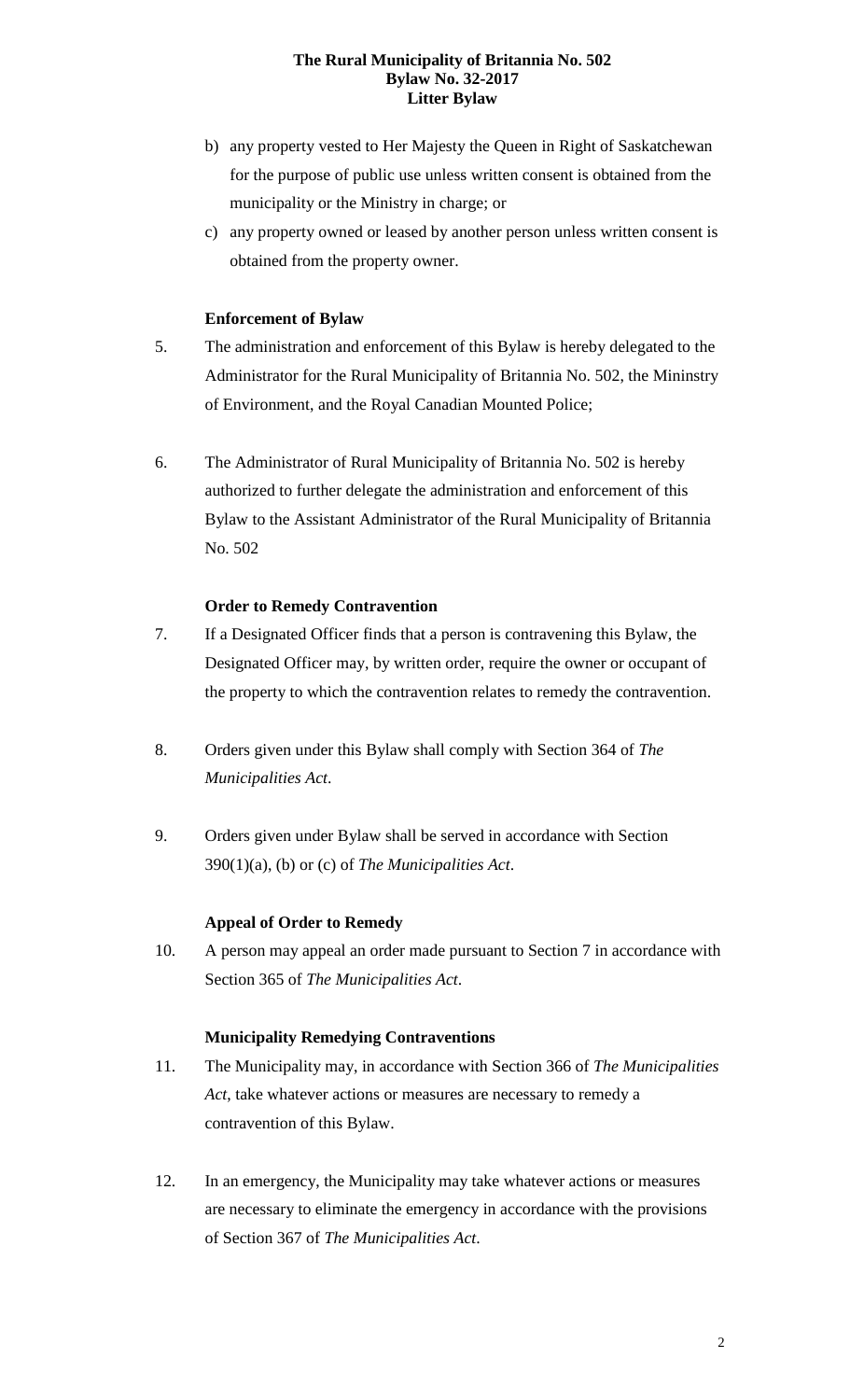#### **The Rural Municipality of Britannia No. 502 Bylaw No. 32-2017 Litter Bylaw**

## **Recovery of Unpaid Expenses and Costs**

- 13. Any unpaid expenses and costs incurred by the Municipality in remedying a contravention of this Bylaw may be recovered either:
	- a) by civil action for debt in a court of competent jurisdiction in accordance with Section 368 of *The Municipalities Act*; or
	- b) by adding the amount to the taxes on the property on which the work is done in accordance with Section 369 of *The Municipalities Act*.

## **Offences and Penalties**

- 14. No person shall:
	- a) fail to comply with an order made pursuant to this Bylaw;
	- b) obstruct or interfere with any Designated Officer or any other person acting under the authority of this Bylaw; or
	- c) fail to comply with any other provision of this Bylaw.
- 15. A Designated Officer who has reason to believe that a person has contravened any provision of this Bylaw may serve on that person a Notice of Violation, which Notice of Violation shall indicate that the Municipality will accept voluntary payment in the sum of:
	- a) \$200.00 for a first offence;
	- b) \$500.00 for a second offence; *or*
	- c) \$1,000.00 for a third offence;

to be paid to the Municipality within 30 days.

- 16. Where the Municipality receives voluntary payment of the amount prescribed under Section 15 within the time specified, the person receiving the Notice of Violation shall not be liable to prosecution for the alleged contravention.
- 17. Payment of any Notice of Violation does not exempt the person from enforcement of an order pursuant to Section 7 of this Bylaw.
- 18. Every person who contravenes any provision of Section 15 is guilty of an offence and liable on summary conviction:
	- a) in the case of an individual, to a fine of not more than \$10,000;
	- b) in the case of a corporation, to a fine of not more than \$25,000; and
	- c) in the case of a continuing offence, to a maximum daily fine of not more than \$2,500 per day.

## **Repeal Bylaw**

19. Bylaws 01-2009 and 08-2011 are hereby repealed.